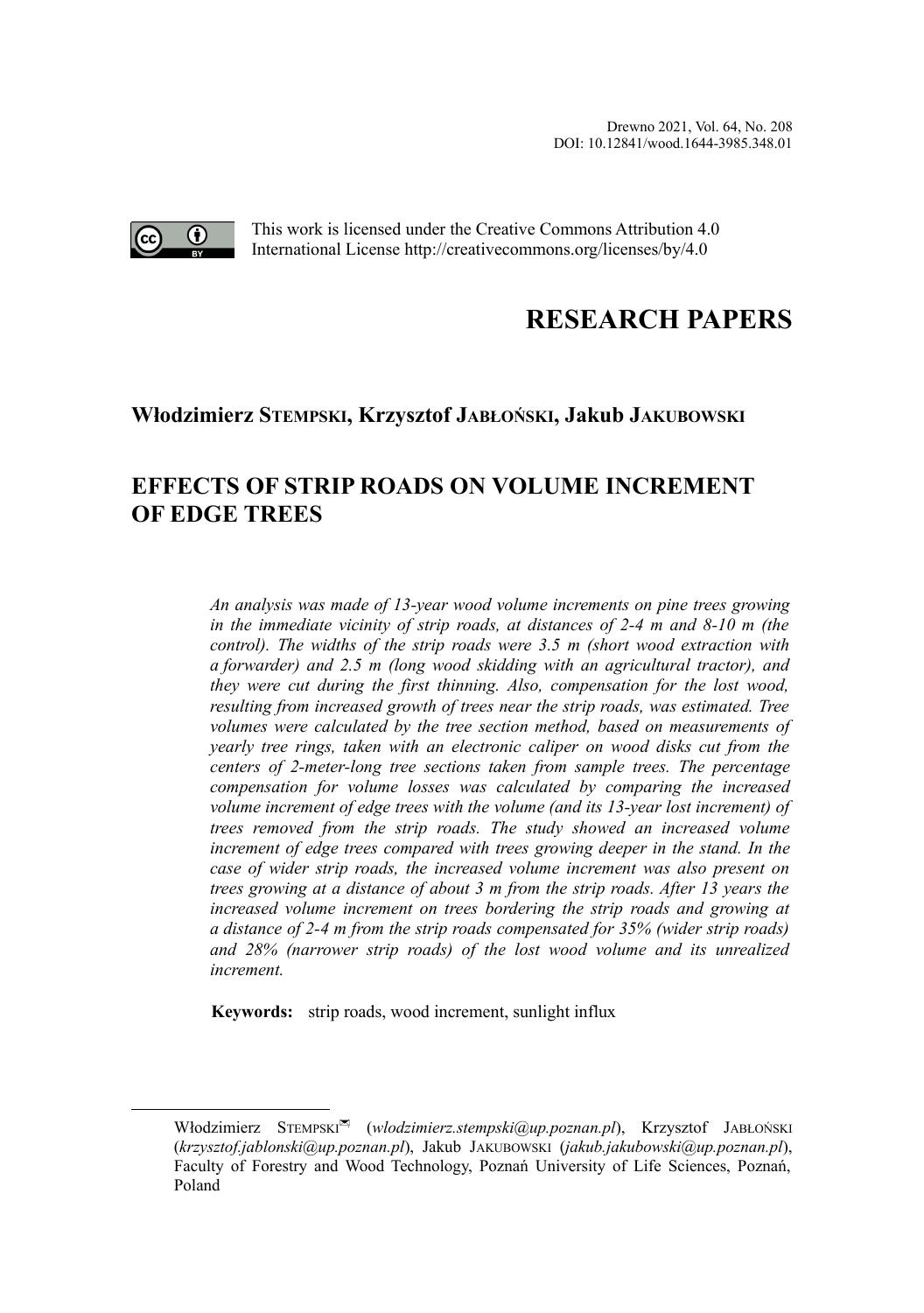#### **Introduction**

Strip roads are generally regarded as a solution that makes wood extraction easier. However, considering the fact that they are mainly used in improvement cuttings (thinnings), their main role is to limit damage caused by wood harvesting [Rzadkowski 1997]. Containing damage from tree felling and wood extraction is one of the main aims of sustainable forestry [Sist and Nguyen-Thé 2002]. Damage from wood harvesting cannot be completely avoided and its volume varies [Vasiliauskas 2001], being also affected by strip roads [Fries 1976; Gullison and Hardner 1993; Athanassiadis 1997; Košir 2008]. Extensive research has shown that the least damage to the tree stand is caused by the cut- -to-length method [Sirén 2000; Limbeck-Lilienau 2003; Slamka and Radocha 2010]. In this method wood extraction is usually performed by forwarders, which due to their considerable dimensions require strip roads with specific parameters, designed and made according to certain rules. Today, the rules for designing and cutting strip roads in state forests in Poland are laid down in Regulation No. 35 of the Director General of the State Forests of 2016 [Zarządzenie… 2016]. The Regulation introduced an obligation to open tree stands in the State Forests with a network of strip roads, and defined new rules to replace the former ones, which were more than 20 years old [Rzadkowski 1995]. The new rules were made necessary by a dynamic increase in the number of specialized wood harvesting machines, which began in 2007–2008 and is still continuing [Kusiak 2008; Skarżyński and Brzózko 2010; Nowacka and Moskalik 2012; Żabierek and Wojtkowiak 2012; Jodłowski and Moskalik 2016; Mederski et al. 2016]. The main reasons for this increase include the lack of labor to harvest wood with chain saws, and the larger quantities of wood harvested in general, a challenge that can only be faced using machine-based technologies.

Strip roads occupy a certain area in the stand, and this area is strongly dependent on the strip road width. The Regulation of 1995 [Rzadkowski 1995] indicated a 4 m width as the standard for harvesters and forwarders working in lowlands. That width, combined with a 20 m distance between strip roads, results in a 20% decrease in the productive area of the tree stand. This is one of the reasons why strip roads were not commonly used in practice [Laurow 1996; Jodłowski 2010; Stempski 2014a, b]. Today strip roads are an obligatory measure and their width may even reach 5 m [Zarządzenie… 2016].

Cutting a strip road, apart from reducing the productive area of the tree stand, changes the growing conditions of trees along the strip road [Stempski and Jabłoński 2014]. The crowns of these trees gain additional space, allowing more intensive growth. Many researchers report increased growth of edge trees (growth due to increased influx of sunlight) [Eriksson 1987; Isomäki and Niemistö 1990; Mäkinen et al. 2006; Horák and Novák 2009; Wallentin and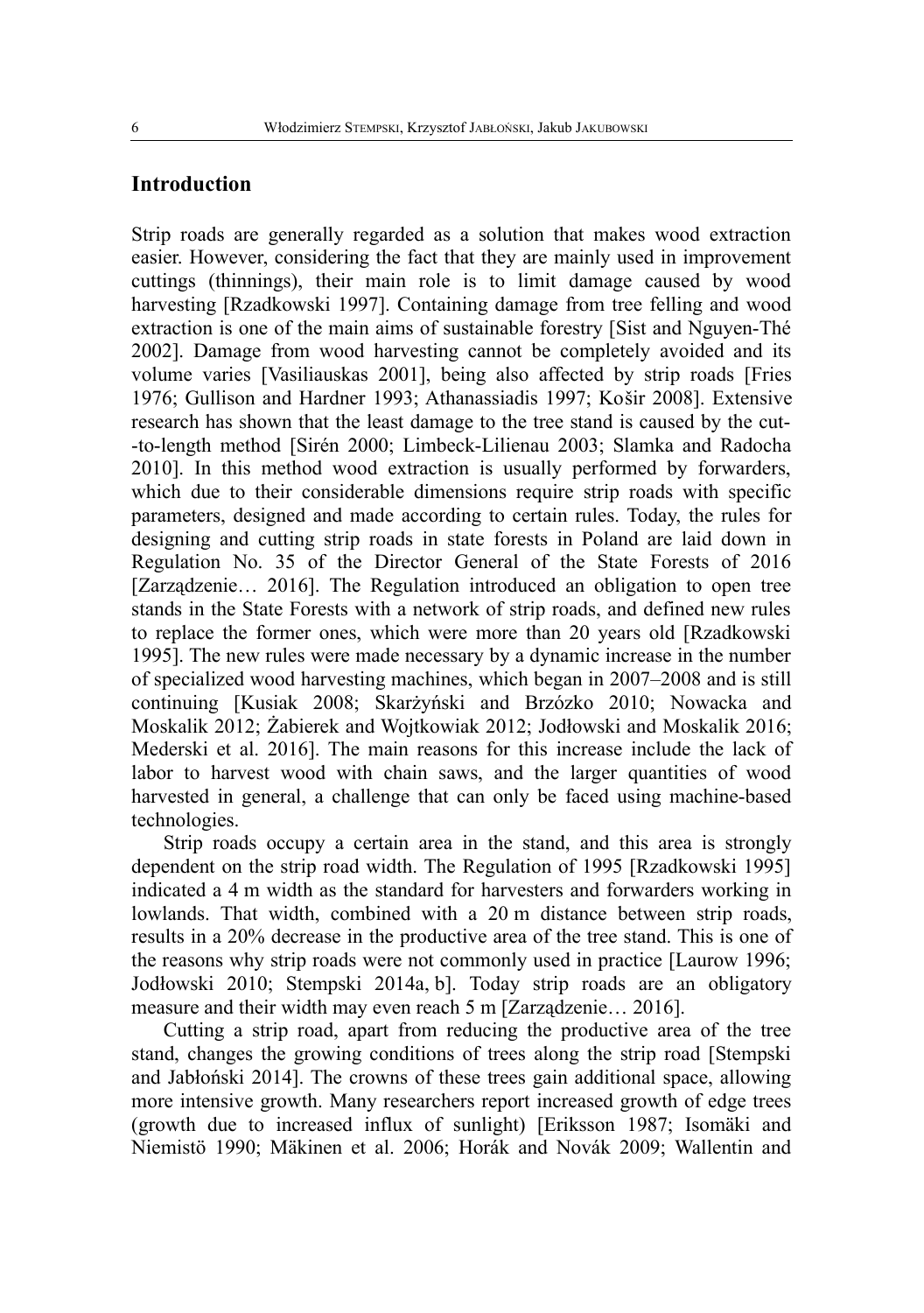Nilsson 2011; Stempski 2013; Kuliešis et al. 2018]. However, some studies indicate the absence of such a phenomenon [Suwała 2007; Yilmaz et al. 2010].

The main purpose of this study was to determine the effect of strip roads on the growth of wood volume on trees growing along strip roads. Additionally, an attempt was made to calculate the extent to which the 13-year growth on trees along the strip road stimulated by increased influx of sunlight compensates for the volume lost due to strip road cutting.

#### **Materials and methods**

The study concerned a pine tree stand in the eastern part of the Notecka Forest. Thinning of the stand had been carried out 13 years earlier (at the age of 31 years) and strip roads had been cut. The work was done with chain saws using two methods [Pulkki 2004]: short wood, with wood extraction by a forwarder, for which 3.5 m-wide strip roads were made; and the whole tree method with extraction by an agricultural tractor, with 2.5 m-wide strip roads. In both methods the distance between the strip roads was 30 m.

For each strip road width, wood growth was studied on trees growing 0-1 m, 2-4 m and 8-10 m from the strip road. The 0-1 m zone covered the direct vicinity of the strip roads, including edge trees. The 2-4 m zone was adopted based on the relevant literature (the maximum distance affected by the strip road). In the 8-10 m zone, the growing conditions of the trees were unaffected by the strip roads (this zone served as a control). Wood increment measurements were performed on sample trees selected on the basis of DBH values of trees growing in the analyzed zones. The trees were required to represent average DBH diameters, larger diameters (average plus standard deviation) and smaller diameters (average minus standard deviation), with three trees from each distance zone. Tree heights were taken from tree height curves calculated for 20% of trees growing in each distance zone. Square polynomial curves were used as the height equations:

for the 3.5 m strip roads:

$$
y = -0.0043 x2 + 0.3975 x + 10.221 \quad \text{(distance 0-1 m)} \tag{1}
$$

$$
y = -0.0059 x2 + 0.4675 x + 9.5632
$$
 (distance 2-4 m) (2)

*y* = −0.0376 *x*<sup>2</sup> + 1.3909 *x* + 3.0457 (distance 8-10 m) (3)

for the 2.5 m strip roads:

*y* = −0.0114 *x*<sup>2</sup> +0.6102 *x* + 8.2529 (distance 0-1 m) (4)

$$
y = -0.0378 x2 + 1.4654 x + 1.7573 \quad \text{(distance 2-4 m)} \tag{5}
$$

$$
y = -0.0229 x2 + 0.9142 x + 6.7116 \text{ (distance 8-10 m)} \tag{6}
$$

The wood increment measurements were performed on wood disks taken from mid-sections of 2 m-long wood pieces from sample trees. The disks were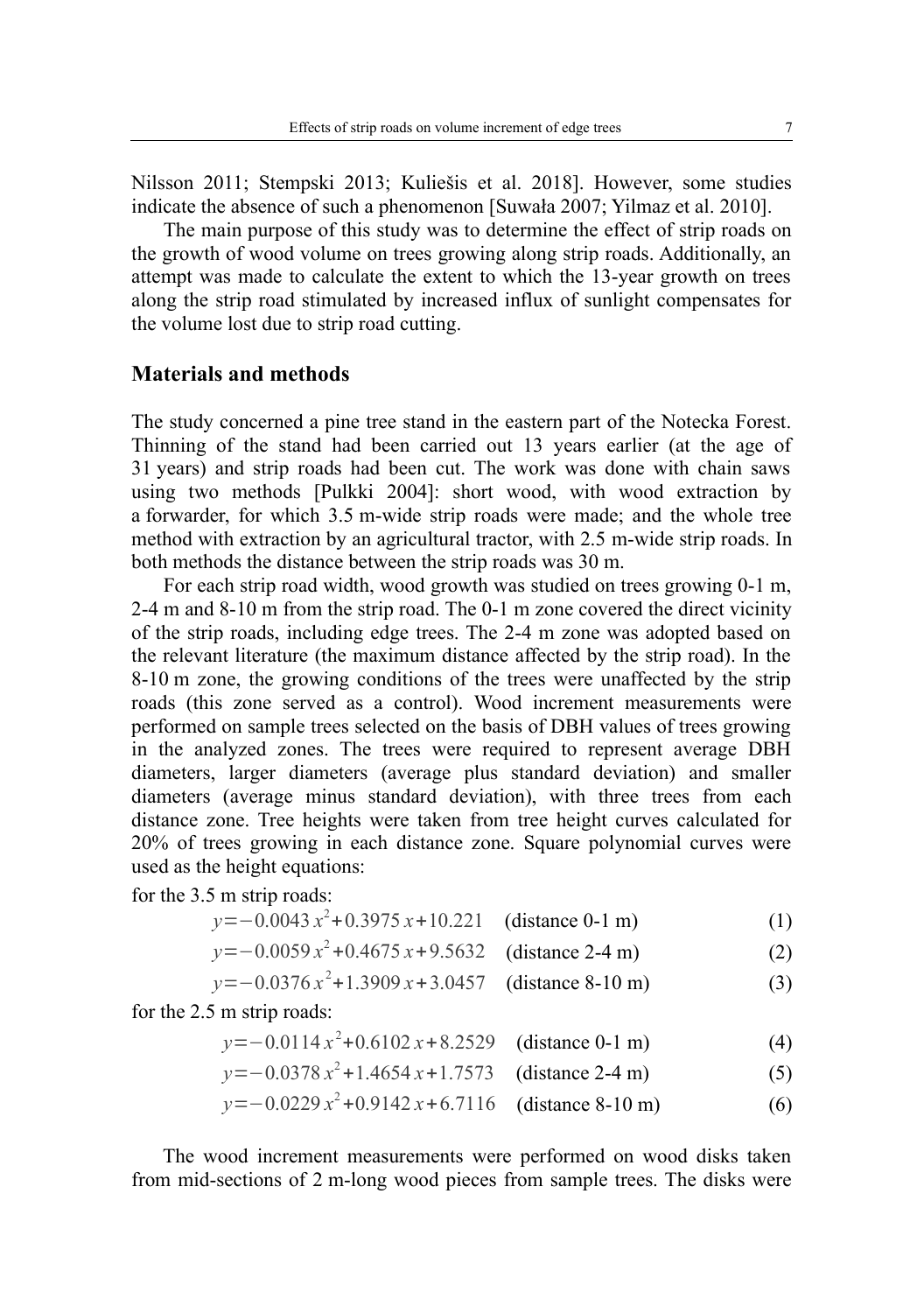polished before measuring, and wood increment measurements were taken with an electronic caliper and a  $4 \times$  magnifying glass in the W-E and N-S directions (the directions had been marked on the sample trees before felling). For each strip road width, measurements were taken on 45 felled sample trees (5 strip roads  $\times$  3 distance zones  $\times$  3 trees).

The volume of each sample tree at the beginning and at the end of the wood increment period represented the sum of volumes of all the 2 m-long tree sections and the final shorter section. The volumes of the 2 m-long sections were calculated according to the Huber formula, and the volume of the shorter section was found with the cone volume formula.

Compensation for the lost volume of the final crop and useful trees was calculated according to the following formula:

$$
C = \left[ \frac{(Vi_{0-1} - Vi_{8-10}) + (Vi_{2-4} - Vi_{8-10})}{L} \right] \cdot 100\,\%
$$
\n<sup>(7)</sup>

where: *C* is the compensation in  $\%$ ;

*Vi* is the 13-year tree volume increment from the 0-1, 2-4 and 8-10 m zones, in  $m^3$ ·ha<sup>-1</sup>;

*L* is the loss (sum of volumes of the final crop trees and useful trees removed from the strip road and the 13-year volume increment or the volume increment only).

In the calculations of compensation for volume loss by the increased growth of trees near the strip road, trees from the 2-4 m distance zone were also considered, because they also showed an increased volume increment (especially in the case of the wider strip roads).

The increase in volume increment on trees from the 0-1 m and 2-4 m distance zones, expressed in  $m<sup>3</sup>·ha<sup>-1</sup>$ , was calculated by multiplying the volume increase of one tree (average increase for 15 sample trees in each distance zone) by the number of trees in the particular distance zone. The zone areas were found by multiplying their total widths (2 and 4 m, because the zones were located on both sides of the strip roads) by the total length of strip roads per hectare.

Also, the relative 13-year volume increments on trees growing in the 0-1 m and 2-4 m zones were calculated, taking the 13-year single tree volume increment in the 8-10 m distance zone as the reference value (100%). In the calculations of relative wood volume increment values for a single tree at 5, 10 and 13 years (depending on the distance from the strip road) after the cutting of strip roads, the reference value (100%) was equal to the average sample tree volume at the time of the cutting of strip roads.

Statistical verification of the results was performed by checking the significance of the differences between the 13-year volume increment values at different distances from the strip road. One-way analysis of variance (the F test)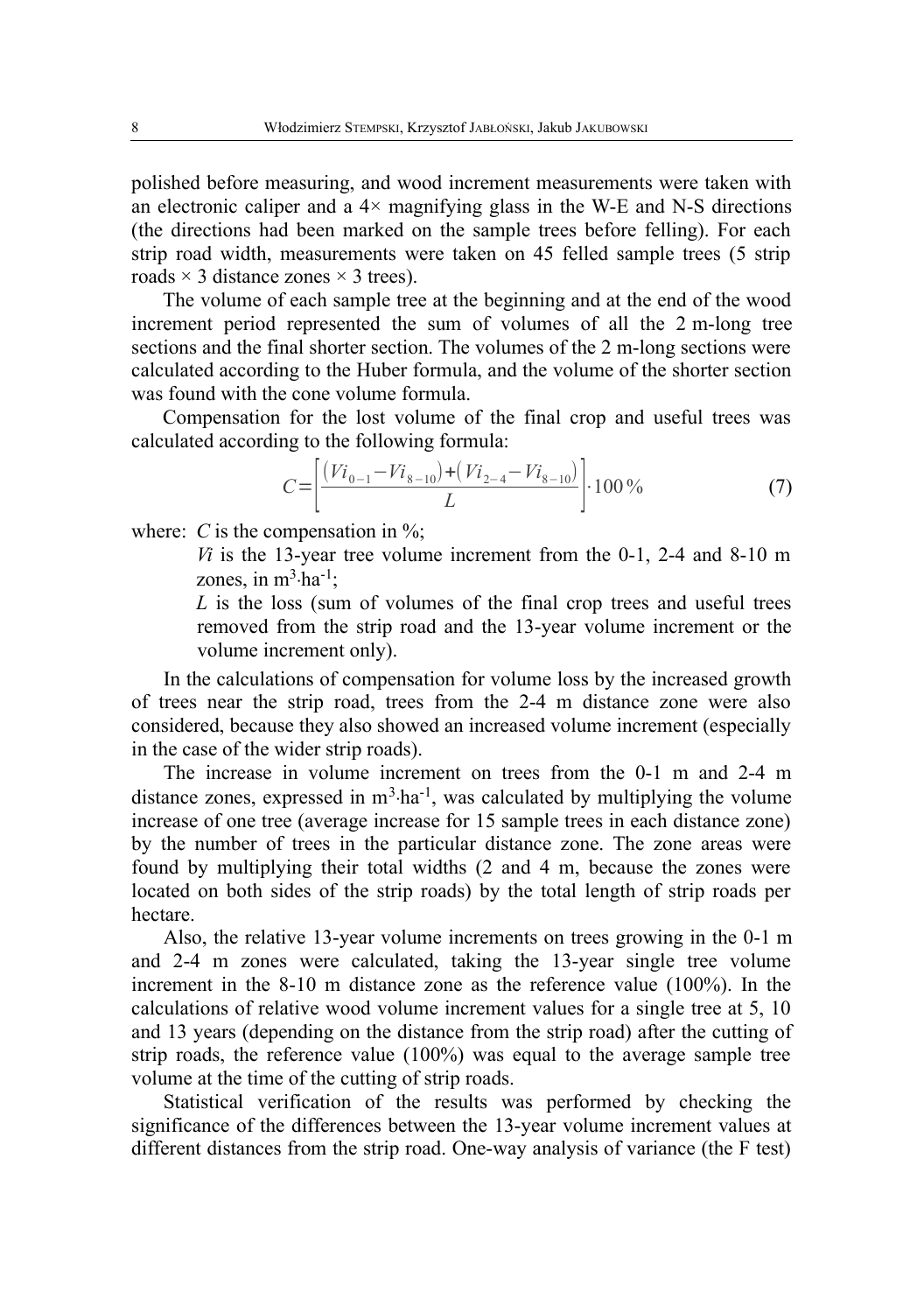was used for the analysis. The calculations were performed with the Statistica 12 application [StatSoft 2014]. The adopted significance level was  $\alpha = 0.05$ .

#### **Results and discussion**

The study showed larger wood volume increments in the case of trees growing along the strip roads (Table 1). In the case of 3.5 m-wide strip roads the difference between trees growing directly along the strip roads and those in the 2-4 m distance zone was 25%, while it reached 48% when comparing volume increments on trees directly adjacent to the strip roads and those in the 8-10 m zone. In the case of the narrower strip roads, the differences slightly exceeded 35% and 37%, respectively. Although the differences seemed considerable, they were not statistically significant (Fig. 1a, b). Larger volume increments on trees growing at the edge of strip roads were also reported by Wallentin and Nilsson [2011], Horák and Novák [2009] and Kuliešis et al. [2018].

| Strip road width<br>$\lceil m \rceil$ | Distance from strip road [m] |          |          |  |
|---------------------------------------|------------------------------|----------|----------|--|
|                                       | $0-1$                        | $2 - 4$  | $8 - 10$ |  |
| 3.5                                   | 0.083447                     | 0.066975 | 0.056315 |  |
| 2.5                                   | 0.069049                     | 0.050998 | 0.050267 |  |

|  | Table 1. 13-year volume increments [m <sup>3</sup> ·tree <sup>-1</sup> ] |  |  |
|--|--------------------------------------------------------------------------|--|--|
|--|--------------------------------------------------------------------------|--|--|

\*Sum of differences between 13-year increments of trees along the strip road vs. trees 8-10 m away and between trees 2-4 m away vs. those 8-10 m away.



**Fig. 1. Average (±SD) 13-year volume increments [m<sup>3</sup> ‧tree-1], F-test values and test probability p-values for the differences between increments**

The study also showed greater volume growth on the wider strip roads compared with the narrower ones. Although in the case of the wider strip roads the trees in each distance zone were thicker than in the case of narrower strip roads, the differences were largest (17%) at the edge of the strip roads, and smallest (11%) for trees deeper in the stand (in the 8-10 m zone). This indicates the effect of strip road width on wood volume increment. The effect of this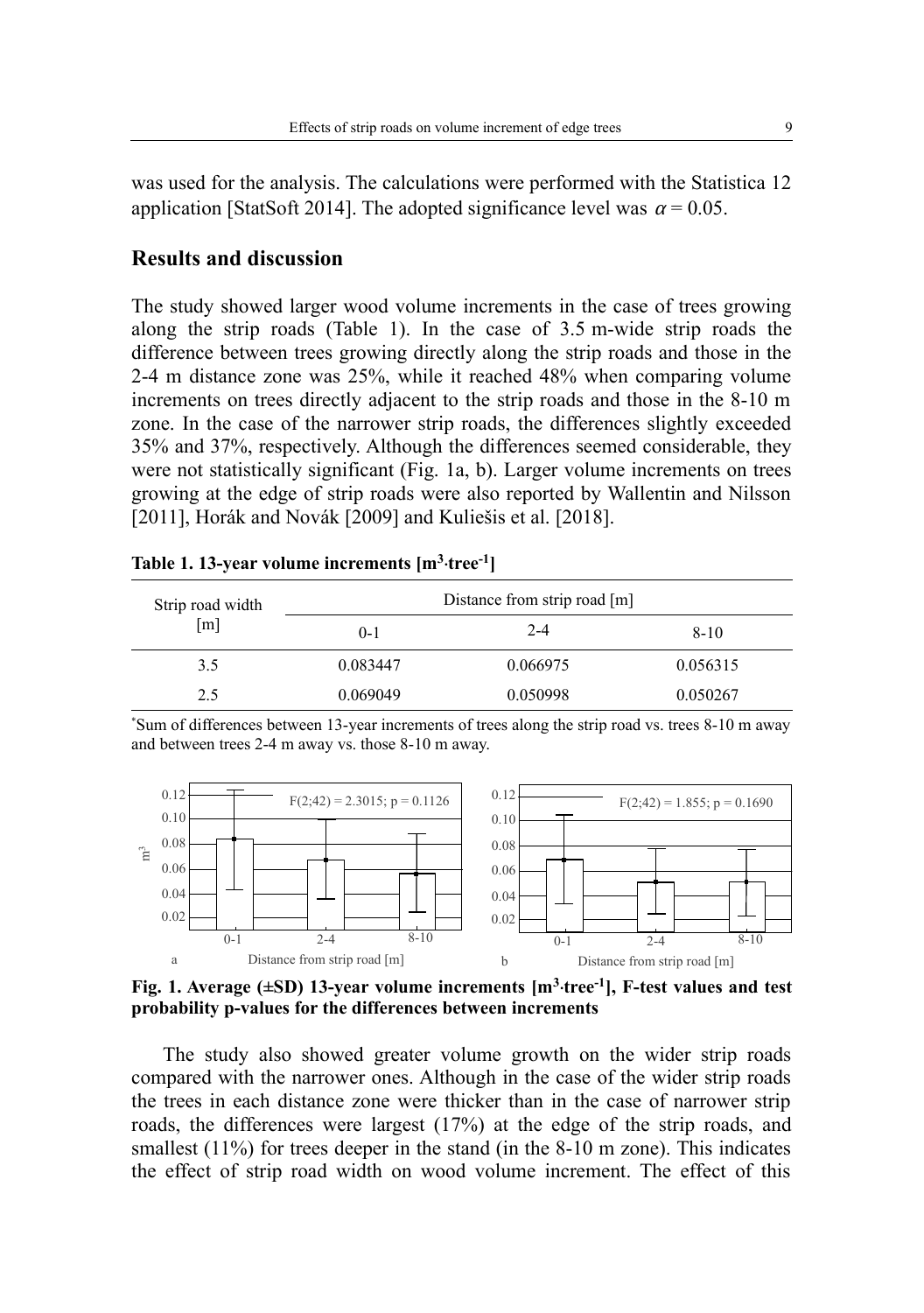factor, among others, on wood volume increment of Scots pine trees 5 years after the cutting of strip roads in late cleanings was studied by Giefing et al. [2003]. The results obtained by those researchers showed no significant effect (it was found in only one location).

The difference in volume increment on trees growing at distances of 2-4 m and 8-10 m from the narrower strip roads (Fig. 1b) was small, while in the case of the wider strip roads the difference was noticeably larger (Fig. 1a). This indicates the effect of strip roads not only on edge trees, but also on those growing somewhat farther from the strip road. In the case of the narrower strip roads, the strip road effect was observed on the edge trees only. In Finland, the effects of the width of so-called corridors (removed rows of trees playing the role of strip roads) in a schematic and semi-schematic thinning on the volume increment of Scots pine and Norway spruce were studied by Mäkinen et al. [2006]. The schematic thinning was carried out by cutting 3-, 4- and 5-meter- -wide corridors, with distances between them of 6, 8 and 10 m respectively. In the case of the semi-schematic thinning the corridors were 2, 3 and 4 m wide, the distances between them were 8, 15 and 20 m respectively, and selective thinning was performed in the areas between the corridors. The results of those experiments showed larger volume increments on trees bordering the corridors. For the 3-5 m wide corridors and 8-20 m spacing the volume increment of edge trees was 40-60% larger than that of trees growing deeper in the stand. The researchers also proved that the effect of the corridors reached 3-4 m, although at that distance it was noticeably smaller than on the edge trees.

Relative volume increment values 5, 10 and 13 years after cutting are presented in Figure 2. Similarly as in the case of the absolute increment values, the largest differences were found for edge trees. The volume of those trees after 13 years was over 280% of the initial value, i.e. from the time at which the strip roads were cut (100%), while in the case of trees from the 8-10 m zone the increase was only 235% (Fig. 2a). A similar trend was observed for the narrower strip roads, but the changes were smaller (Fig. 2b). The increment curves in Fig. 2 indicate that the reaction of the edge trees was more pronounced later, i.e. after 10 or 13 years. Similar results were obtained by Mäkinen et al. [2006] (see above), who found an increase in volume in their subsequent research after 8-10 years. In Sweden similar results were reported by Eriksson [1987], who analyzed the diameter increase on spruce trees along 3.5- and 5-meter-wide strip roads. Isomäki and Niemistö [1990] reported increased growth on edge spruce trees as early as a year after strip roads were cut.

The relative 13-year volume increment values are presented in Figure 3. It can be seen that in the case of the wider strip roads their effect was not limited to the edge trees, but it was also observed on trees at a distance of 2-4 m. The relative volume increment of the edge trees by the wider strip roads reached 148% of the increment measured on trees growing at a distance of 8-10 m, while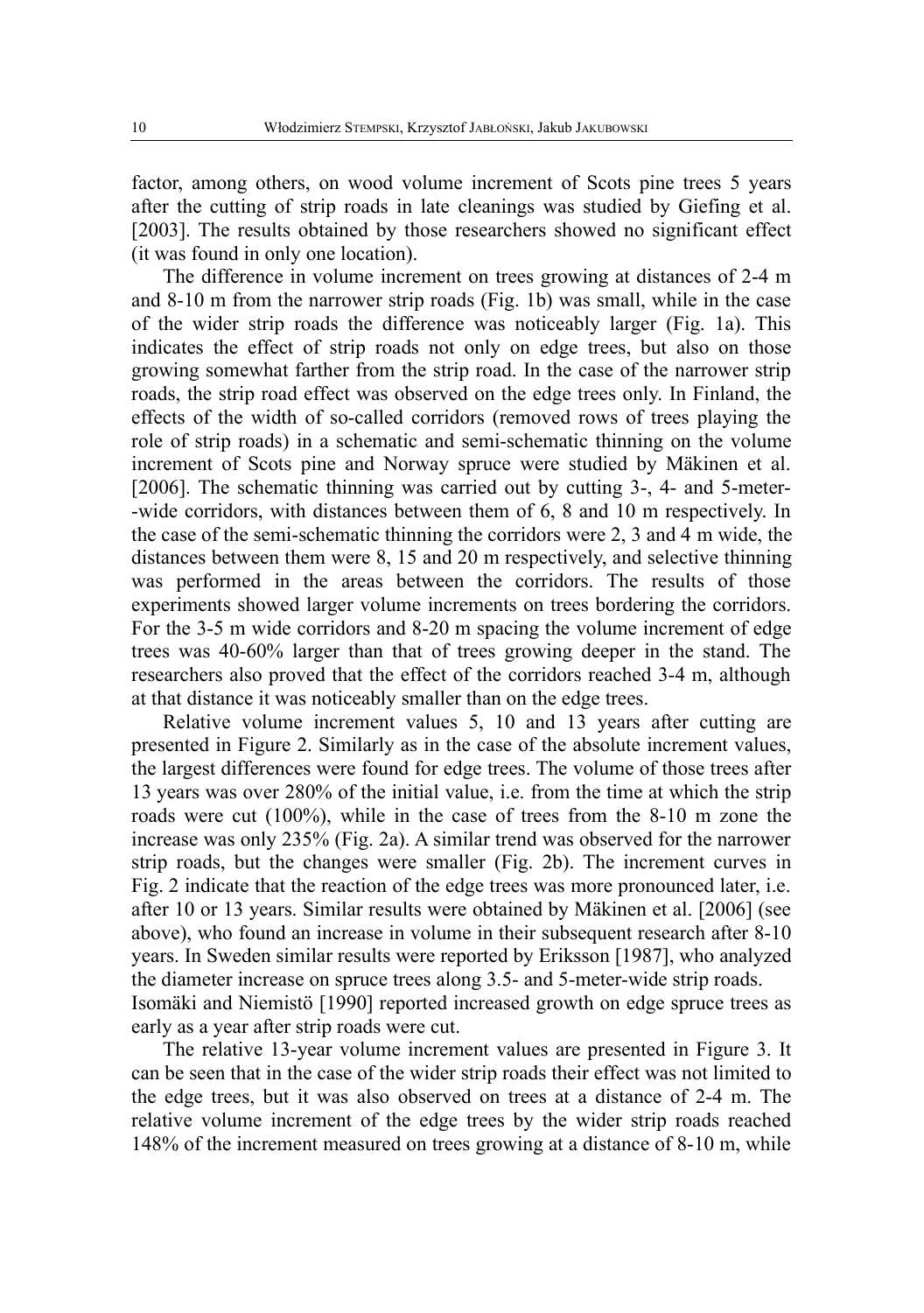

**Fig. 2. The effect of strip roads on volume increment after 5, 10 and 13 years (a – wider strip roads, b – narrower strip roads). Volumes of individual trees [m<sup>3</sup> ‧tree-1] in successive measurements were compared with their initial volume at the time of treatment onset (100%). Numbers above the left ends of the lines are the number of years since treatment onset**



**Fig. 3. The effect of the strip road width (a – wider, b – narrower) on the relative volume increment. Volume increment [m<sup>3</sup> ‧ha-1] at a distance of 8-10 m was taken as 100%. Values for strip roads are proportions of losses of volume (higher bar) and volume together with its increment (lower bar) compensated for by the accelerated tree volume increment in the 0-1 m and 2-4 m distance zones on both sides of the strip road. We assume that trees removed from strip roads would grow as fast as the trees 8-10 m away**

in the case of the narrower strip roads the value was 11 percentage points lower. For the wider strip roads, also, the increment of the trees from the 2-4 m distance zone was clearly larger than that measured on trees growing at a distance of 8-10 m (by 19%), while only a slight difference (1%) was recorded for the narrower strip roads.

Figure 3 shows values of compensation for the lost volume 13 years after the cutting of strip roads. Taking the loss as the sum of volumes of the final crop and useful trees removed from the strip roads and their 13-year unrealized increment, the compensation was 36% for the wider strip roads and 28% for the narrower ones (Fig. 3). In a study reported by Mäkinen et al. [2006], in most cases the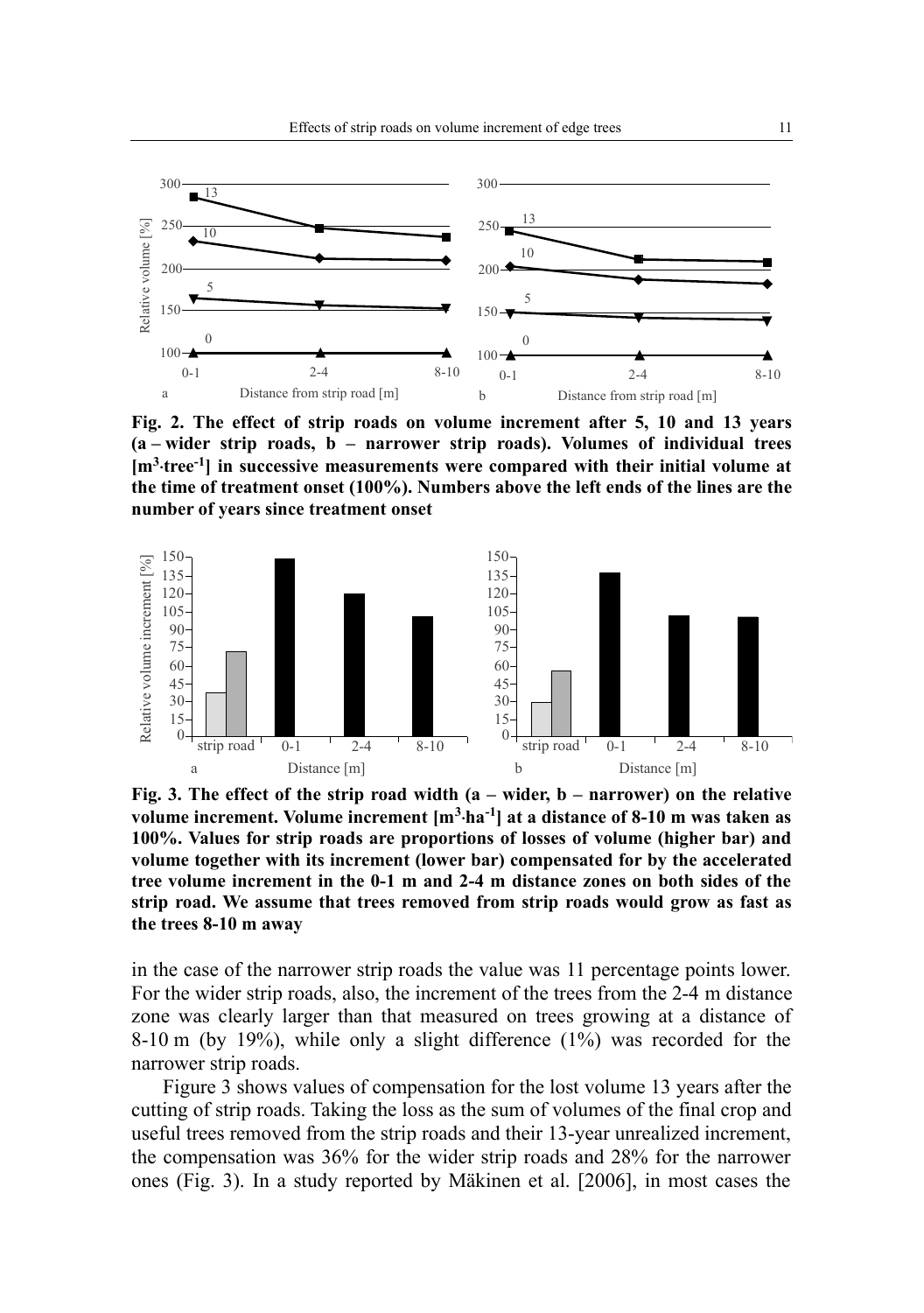compensation was 40% after 19 years. Some comment seems to be needed regarding the lower compensation value found for the narrower strip roads, as seen in Figure 3. This seems illogical, as a smaller strip road width means fewer trees removed and a smaller volume loss. This was indeed the case, as the loss in the case of the narrower strip roads was  $12.7 \text{ m}^3 \cdot \text{ha}^{-1}$ , while it reached 22.2 m<sup>3</sup>·ha<sup>-1</sup> for the wider strip roads. The lower compensation value, despite the smaller loss, in the case of the narrower strip roads resulted from the fact that the effect of the strip road was limited to the edge trees only, while in the case of the wider strip roads the effect was also observed on trees growing at a distance of 2-4 m from the strip road (Fig. 3). In effect, the total increase of volume increment in the wider strip road scenario was almost 75% greater than in the case of narrower roads. The results are in agreement with those reported by Mäkinen et al. [2006], who found the compensation for lost volume after 19 years to be below 25% for narrower corridors and 40–70% for wider ones.

The larger compensation percentage values in Figure 3 refer to the situation where the loss consists of the 13-year volume increment of the final crop and useful trees removed from the strip roads (the wood was sold, so the loss consists of the wood increment only). Under this assumption, the compensation after 13 years would be about 70% and 54% for the wider and narrower strip roads, respectively (Fig. 3). A possibility of obtaining 100% compensation for the volume loss caused by cutting strip roads was reported by Kuliešis et al. [2018]. The authors studied a Norway spruce plantation where strip roads were created at the time of establishment of the plantation by leaving every sixth row free of trees. The strip roads were 3.5 m wide, and thinning was applied with varying intensity and frequency. Measurements were taken over 24 years, between years 15 and 39 of the plantation's life. The results showed a noticeable increase in the volume increment on the edge trees compared with the trees growing in the second and third rows from the strip roads (by 43% or 78%, depending on the thinning method). With such a considerable increase in volume increments, the compensation for losses caused by the strip roads reached 100% between years 28 and 39 of the plantation's life. In the present study, with the same 3.5 m strip road width, the losses in wood volume were compensated much more slowly; among other possible reasons, this may be the result of smaller volume increment dynamics in pine compared with spruce.

#### **Conclusions**

Strip roads were found to have an effect on the volume increment of trees growing in their vicinity. Trees bordering strip roads presented distinctly larger volume increment values than trees growing deeper in the stand.

With the wider strip roads, a larger volume increment was also found on trees growing 2-4 m from the strip road. The effect of the narrower strip roads was limited to the edge trees only.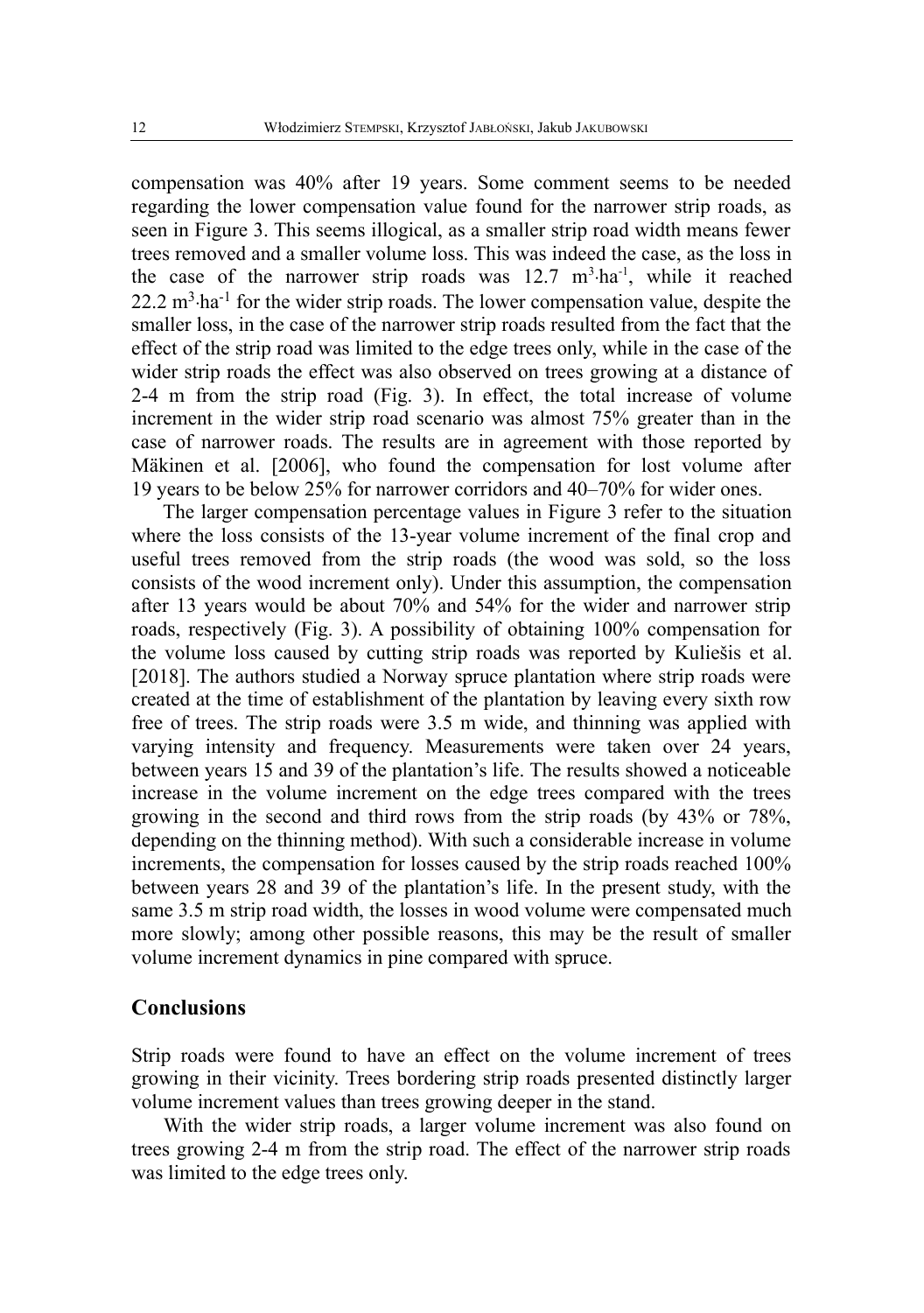The investigations showed that compensation for the lost volume of trees removed from strip roads could be provided by the increment stimulated by increased influx of sunlight on the edge trees. The increased volume increment of trees growing 0-1 m and 2-4 m from the strip roads partly compensated for the lost wood volume and its lost increment. The compensation values measured after 13 years were about 35% and almost 30% for the wider and narrower strip roads respectively.

The results on compensation for increment loss may be a good argument in forestry practice for the use of wider strip roads as required by professional forest machines. These strip roads cause larger volume losses, but provide a larger volume compensation (over time) than narrower strip roads.

#### **References**

- **Athanassiadis D.** [1997]: Residual stand damage following cut-to-length harvesting operations with a farm tractor in two conifer stands. Silva Fennica 31 [4]: 461-467
- **Eriksson H.** [1987]: New results from plot no. 5 at Sperlingsholm estate in southwestern Sweden in the European stemnumber experiment in *Picea abies*. Scandinavian Journal of Forest Research 2: 85-98. DOI: 10.1080/02827588709382448
- **Fries J.** [1976]: Views on the choice of silvicultural methods and logging techniques in thinning. Forestry Commission Bulletin No. 55: 95-101
- **Giefing D. F., Karaszewski Z., Ziemski Z.** [2003]: Wpływ szlaków zrywkowych założonych w czasie czyszczeń późnych na kształtowanie się niektórych cech drzew (The effect of strip roads established during late cleanings on the selected parameters of trees). Sylwan 147 [3]: 11-18. DOI: 10.26202/sylwan.2003023
- **Gullison R., Hardner J.** [1993]: The effects of road design and harvest intensity on forest damage caused by selective logging: empirical results and a simulation model from the Bosque Chimanes, Bolivia. Forest Ecology and Management 59 [1-2]: 1-14. DOI: 10.1016/0378-1127(93)90067-W
- **Horák J., Novák J.** [2009]: Effect of stand segmentation on growth and development of Norway spruce stand. Journal of Forest Science 55 [7]: 323-329. DOI: 10.17221/61/ 2008-JFS
- **Isomäki A., Niemistö P.** [1990]: Effects of strip roads on the growth and yield of young spruce stands in southern Finland. Folia Forestalia 756: 1-36
- **Jodłowski K.** [2010]: Szlaki zrywkowe w różnych kategoriach cięć (Strip roads in different categories of cuttings). Biblioteczka leśniczego. Zeszyt 316. Wydawnictwo Świat, Warszawa
- **Jodłowski K., Moskalik T.** [2016]: Uszkodzenia drzew i gleby w procesie pozyskiwania drewna (Damage to soil and trees in the wood harvesting process). Biblioteczka leśniczego 381. Wydawnictwo Świat, Warszawa
- **Košir B.** [2008]: Damage to young forest due to harvesting in shelterwood systems. Croatian Journal of Forest Engineering 29 [2]: 141-153
- **Kuliešis A., Aleinikovas M., Linkevičius E., Kuliešis A.A., Saladis J., Škėma M., Šilinskas B., Beniušienė L.** [2018]: The Impact of Strip Roads on the Productivity of Spruce Plantations. Forests 9 [10], 640. DOI: 10.3390/f9100640
- **Kusiak W.** [2008]: Tendencje na rynku harwesterów i forwarderów w Polsce (Trends in harvester and forwarder markets in Poland). In: Romankow J. (ed.), Bezpieczeństwo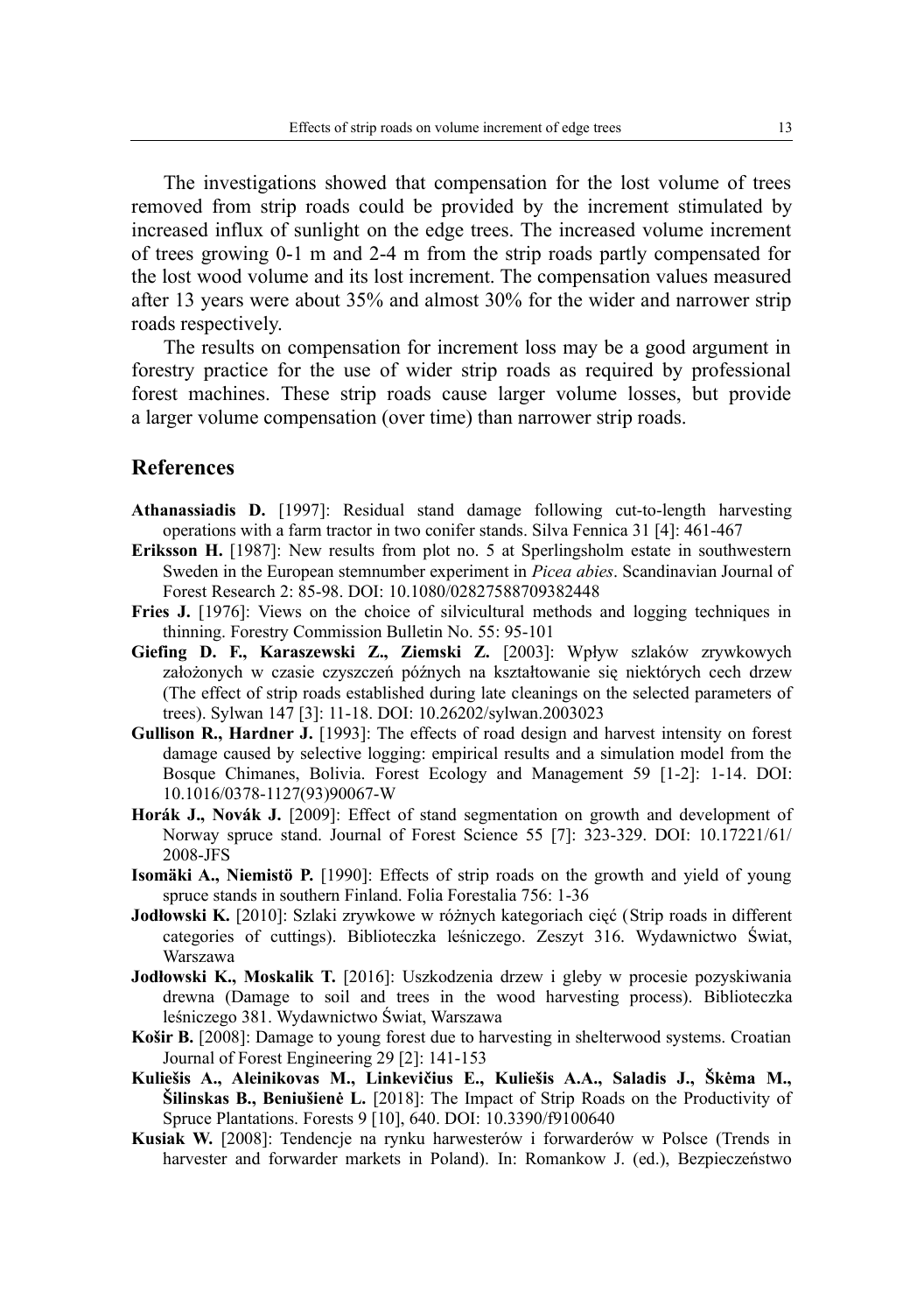pracy w nowoczesnym leśnictwie (Work safety in modern forestry). Katedra Inżynierii Środowiska Pracy UP, Poznań: 24-36

- **Laurow Z.** [1996]: Szlaki zrywkowe w procesie pozyskiwania drewna. Część I. Definicje i znaczenie (Strip roads in the wood harvesting process. Part 1. Definitions and meaning). Przegląd Techniki Rolniczej i Leśnej 5: 17-18
- **Limbeck-Lilienau B.** [2003]: Residual stand damage caused by mechanized harvesting systems. In: Limbeck-Lilienau B., Steinmuller T. and Stampfer K. (eds.), Proceedings of high tech forest operations for mountainous terrain. 5–9 Oct. Schlaegl-Austria
- **Mäkinen H., Isomäki A., Hongisto T.** [2006]: Effect of half-systematic and systematic thinning on the increment of Scots pine and Norway spruce in Finland. Forestry 79 [1]: 103-121. DOI: 10.1093/forestry/cpi061
- **Mederski P.S., Karaszewski Z., Rosińska M., Bembenek M.** [2016]: Dynamika zmian liczby harwesterów w Polsce oraz czynniki determinujące ich występowanie (Dynamics of harvester fleet change in Poland and factors determining machine occurrence). Sylwan 160 [10]: 795-804. DOI: 10.26202/sylwan.2016030
- **Nowacka W., Moskalik T.** [2012]: Las miejscem pracy nowy zawód, nowe możliwości (Forest as a place of work – a new career, new possibilities). Studia i materiały CEPL w Rogowie 32 [3]: 215-221
- **Pulkki R.E.** [2004]: Glossary of forest harvesting terminology. Available from: http://flash. lakeheadu.ca/~repulkki/REP\_terminology.pdf
- **Rzadkowski S.** [1995]: Wytyczne do projektowania i wykonywania szlaków operacyjnych (Rules for designing and cutting strip roads). IBL, Warszawa
- **Rzadkowski S.** [1997]: Leśne szlaki operacyjne (Forest strip roads). Las Polski 9: 19-20
- **Sirén M.** [2000]: Silvicultural Result of One-Grip Harvester Operation. Journal of Forest Engineering 11 [2]: 7-14
- **Sist P., Nguyen-Thé N.** [2002]: Logging damage and the subsequent dynamics of a dipterocarp forest in East Kalimantan (1990–1996)*.* Forest Ecology and Management 165 [1-3]: 85-103. DOI: 10.1016/S0378-1127(01)00649-1
- **Skarżyński J., Brzózko J.** [2010]: Harwestery do pozyskiwania drewna stosowane w polskich lasach. Część 1. Charakterystyka ogólna – nośniki (Harvesters for wood logging used in Polish forests. Part 1. General description, carriers). Technika Rolnicza Ogrodnicza Leśna 6: 11-14
- **Slamka M., Radocha M.** [2010]: Results of harvesters and forwarders operations in Slovakian forests. Lesnícky časopis – Forestry Journal 56 [1]: 1-15
- **StatSoft** [2014]: STATISTICA, data analysis, software system. Version 12. StatSoft Inc., Tulsa, OK, USA
- **Stempski W.** [2013]: Wpływ szlaków zrywkowych na potencjał produkcyjny drzewostanu, cechy biometryczne i przyrosty drzew oraz wybrane wskaźniki jakości technicznej drewna drzew na pniu (Effects of skid trails on the tree stand productive potential, biometrical features, tree increment and selected technical quality indicators of standing trees). Wydawnictwo Uniwersytetu Przyrodniczego w Poznaniu, Rozprawy 464
- **Stempski W.** [2014a]: Szlaki a potencjał produkcyjny drzewostanu (Strip roads and the tree--stand production potential). Drwal 9: 44-47
- **Stempski W.** [2014b]: Czy zakładanie szlaków zrywkowych przynosi szkody w drzewostanie? (Does cutting strip roads bring damage to the tree stand?). Przegląd Leśniczy 12: 10-11
- **Stempski W., Jabłoński K.** [2014]: Differentiation of tree diameters at strip roads in a young pine tree-stand. Acta Scientiarum Polonorum Silvarum Colendarum Ratio et Industria Lignaria 13 [1]: 37-46